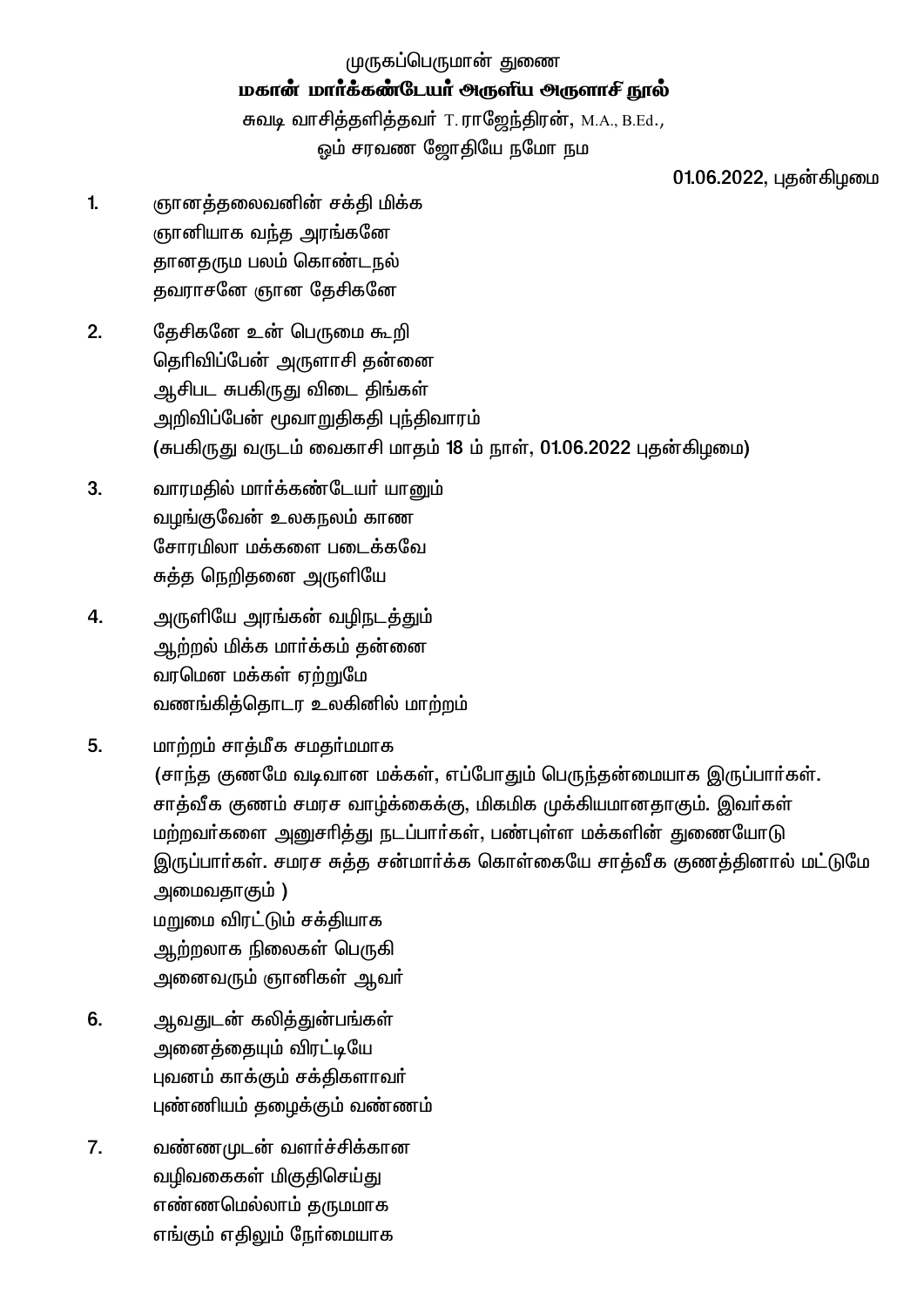- ஆகவே உலகோர் சிறந்து 8. அரங்கன் தேர்வு செய்யும் மகான்களாகி நிலை உயர்வர் மண்ணுலகில் இந்தவித அற்புதத்தை
- 9. அற்புதத்தை ஞானிகள் சூழ <u>ஆறு</u>முகனாா் அரங்கன் வழி ஏற்புகாண வேண்டி இனிதே இவ்வித அவதார சூட்சுமம்
- சூட்சுமம் நிகழ்த்தி இருக்க  $10.$ சுருதிபடி (சுருதி – வேதம்) கண்டுணர்ந்துமே சூட்சும வழி வந்தவர் எல்லாம் சிந்தை தெளிந்து சடுதி
- $11.$ சடுதி அரங்கன் நோக்கமாக சகலரும் ஞானிகளாகி இடரில்லா ஞானயுகம் படைப்பர் இயம்பிய அருளாசி முற்றே.

## $-\pi$ un  $-$

தா்மவான்கள் எப்போதும் தயை சிந்தையுடன் இருப்பாா்கள். அவா்கள் சிந்தையில் தெளிவு இருக்கும். இவர்களைப் பற்றித்தான் மகான் மார்க்கண்டேயர் தனது நூலில் ''எண்ணமெல்லாம் தருமமாக '' என்று குறிப்பிட்டுள்ளார்கள். இப்படிப்பட்ட தா்மவான்கள் இருப்பதால்தான் இந்த உலகில் இன்னும் மழை பெய்து கொண்டுள்ளது என்பதை மகான் ஔவையார் தனது கவியில்,

## நெல்லுக்(கு) இறைத்தநீர் வாய்க்கால் வழியோடிப் புல்லுக்கும் ஆங்கே பொசியுமாம் — தொல்உலகில் நல்லார் ஒருவர் உளரேல் அவர்பொருட்(டு) எல்லார்க்கும் பெய்யும் மழை.

– மகான் ஔவையார் – மூதுரை – கவி எண் 10.

என்று குறிப்பிட்டுள்ளாா்கள். உயிா்க்கொலை செய்யும் மக்களுக்கும், புலால் உண்ணும் மக்களுக்கும் தயை சிந்தை இருக்காது. அவர்கள் சிந்தையில் தெளிவும் இருக்காது.

## படைகொண்டார் நெஞ்சம்போல் நன்றுஊக்காது ஒன்றன் உடல்சுவை உண்டார் மனம்.

## – திருக்குறள் – பலால் மறுத்தல் – குறள் எண் 253.

ஒர் உயிரின் உடம்பைச் சுவையாக உண்டவரின் மனம் கொலைக்கருவியைக் கையில் கொண்டவரின் நெஞ்சம் போல் நன்மையாகிய அருளைப் போற்றாது.

– நன்றி மு.வரகராசனார்.

இவா்களுக்கு ஞானத்தினைப் பற்றிய புாிந்துணா்தலும் இருக்காது. இவா்களின் தெளிவற்ற சிந்தையினால் இவர்களால் மரணத்தை வெல்ல கூடிய உபாயத்தையும் அறிந்து கொள்ள முடியாமல் போய்விடும். இந்த நூலில் மகான் மார்க்கண்டேயர் குறிப்பிட்டுள்ள '' மறுமை விரட்டும் சக்தியாக<sup>''</sup> என்பதே மீண்டும் பிறவாமை என்பதாகும். மீண்டும் பிறவாது இருக்க வேண்டுமென்றால் அசுத்த